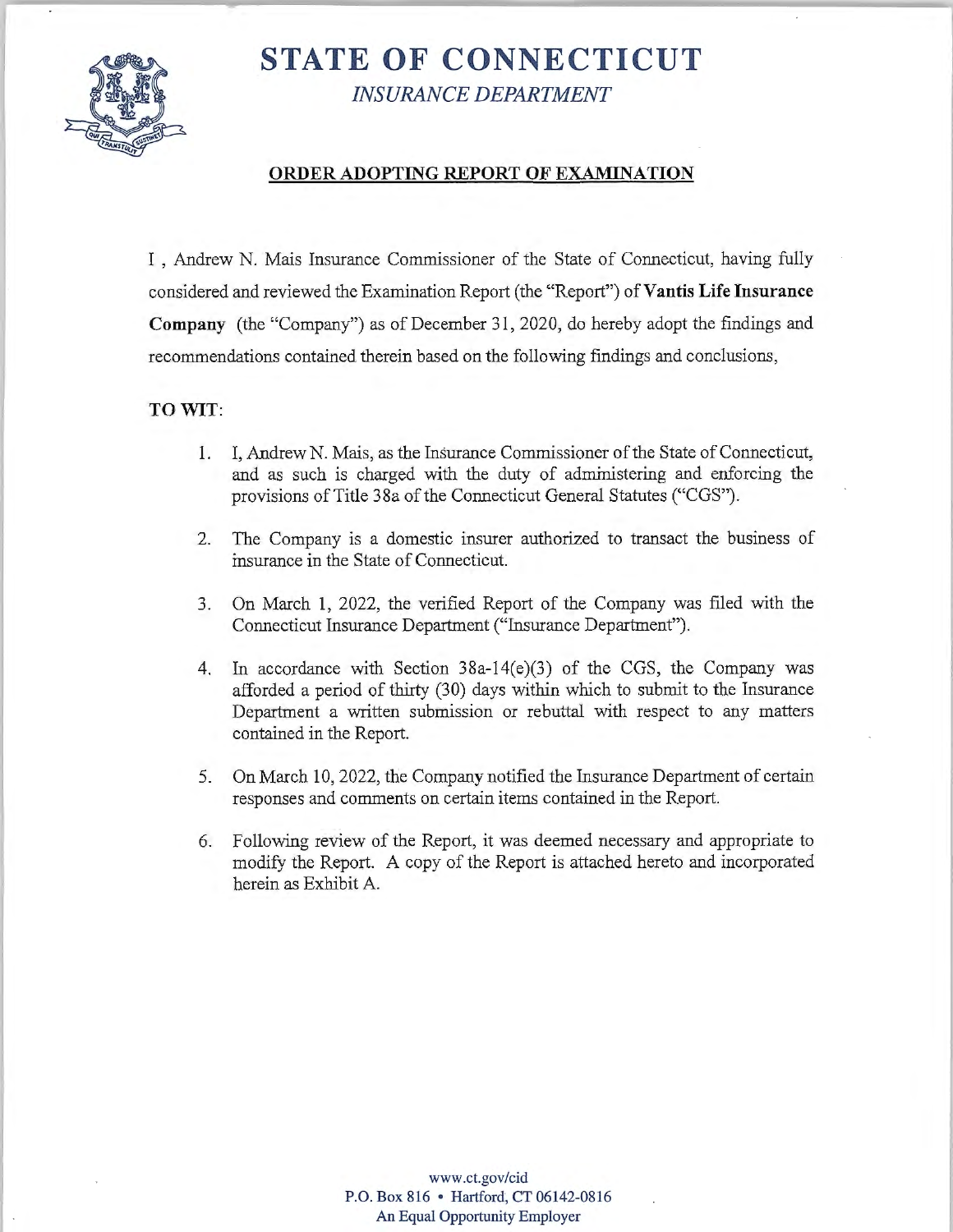#### **NOW, THEREFORE,** it is ordered as follows:

- 1. That the Report of the Company hereby is adopted as filed with the Insurance Department.
- 2. That the Company shall comply with all of the recommendations set forth in the Report, and that failure by the Company to so comply shall result in sanctions or administrative action as provided by Title 38a of the CGS.
- **3. Section 38a-14(e)(4)(A) of the CGS requires that:**

*"The secretary of the board of directors or similar governing body of the entity shall provide a copy of the report or summary to each director and shall certify to the commissioner, in writing, that a copy of the report or summary has been provided to each director."* 

**Please address the certification to the commissioner but send[ing] to the care/attention of William Arfanis, Supervising Examiner, of the Financial Regulation Division.** 

**4. Section 38a-14(e)(4)(B) of the CGS requires that:** 

*"Not later than one hundred twenty days after receiving the report or summary, the chief executive officer or the chief financial officer of the entity examined shall present the report or summary to the entity's board of directors or similar governing body at a regular or special meeting.* "

**This will be verified by the Insurance Department either through analysis or examination follow-up.** 



Dated at Hartford, Connecticut, this 16<sup>th</sup> day of March, 2022.

AndrewN. Mais Insurance Commissioner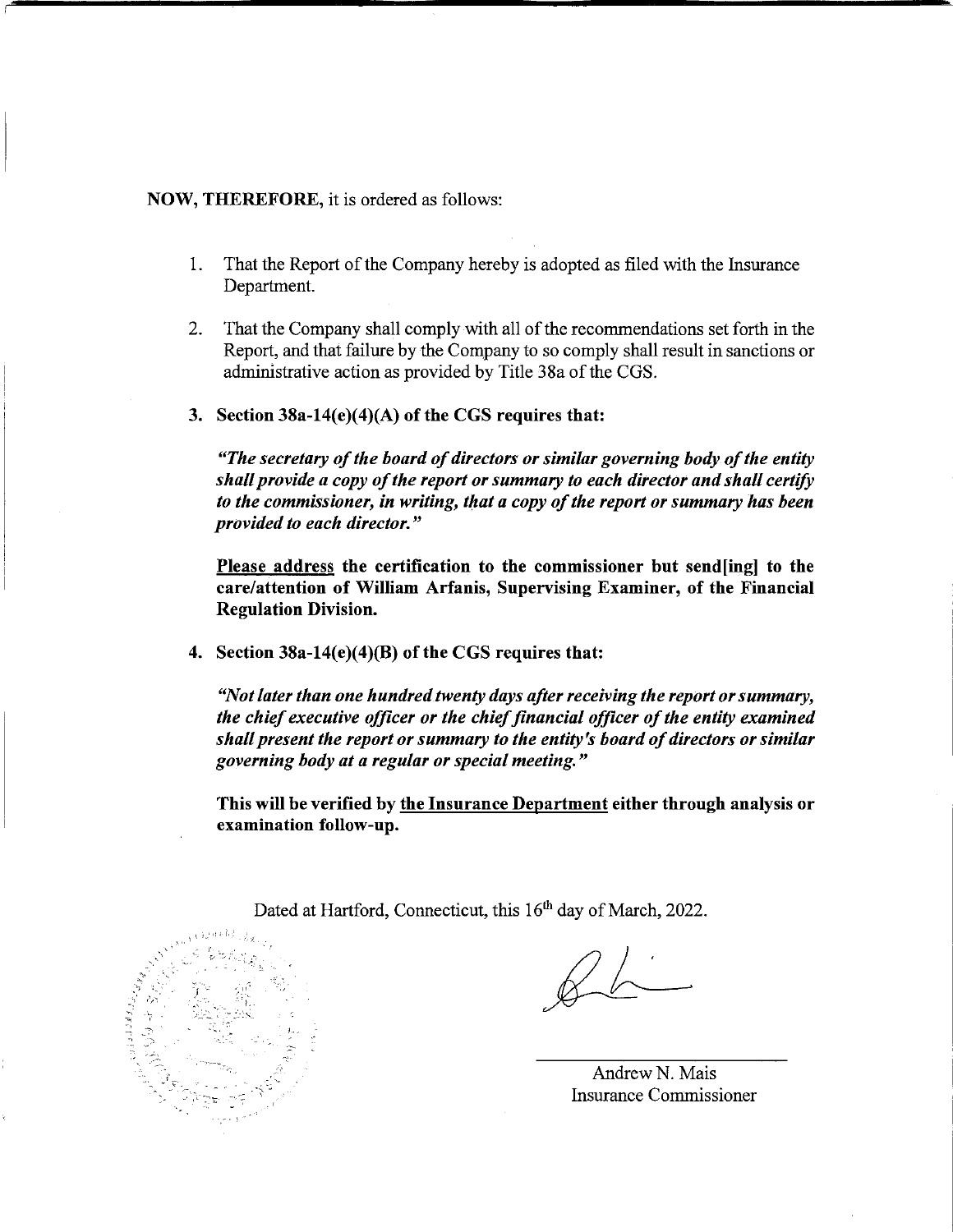Exhibit A

## EXAMINATION REPORT

## OF THE

## VANTIS LIFE INSURANCE COMPANY (NAIC # 68632)

## AS OF

## DECEMBER 31, 2020

## BY THE

## CONNECTICUT INSURANCE DEPARTMENT

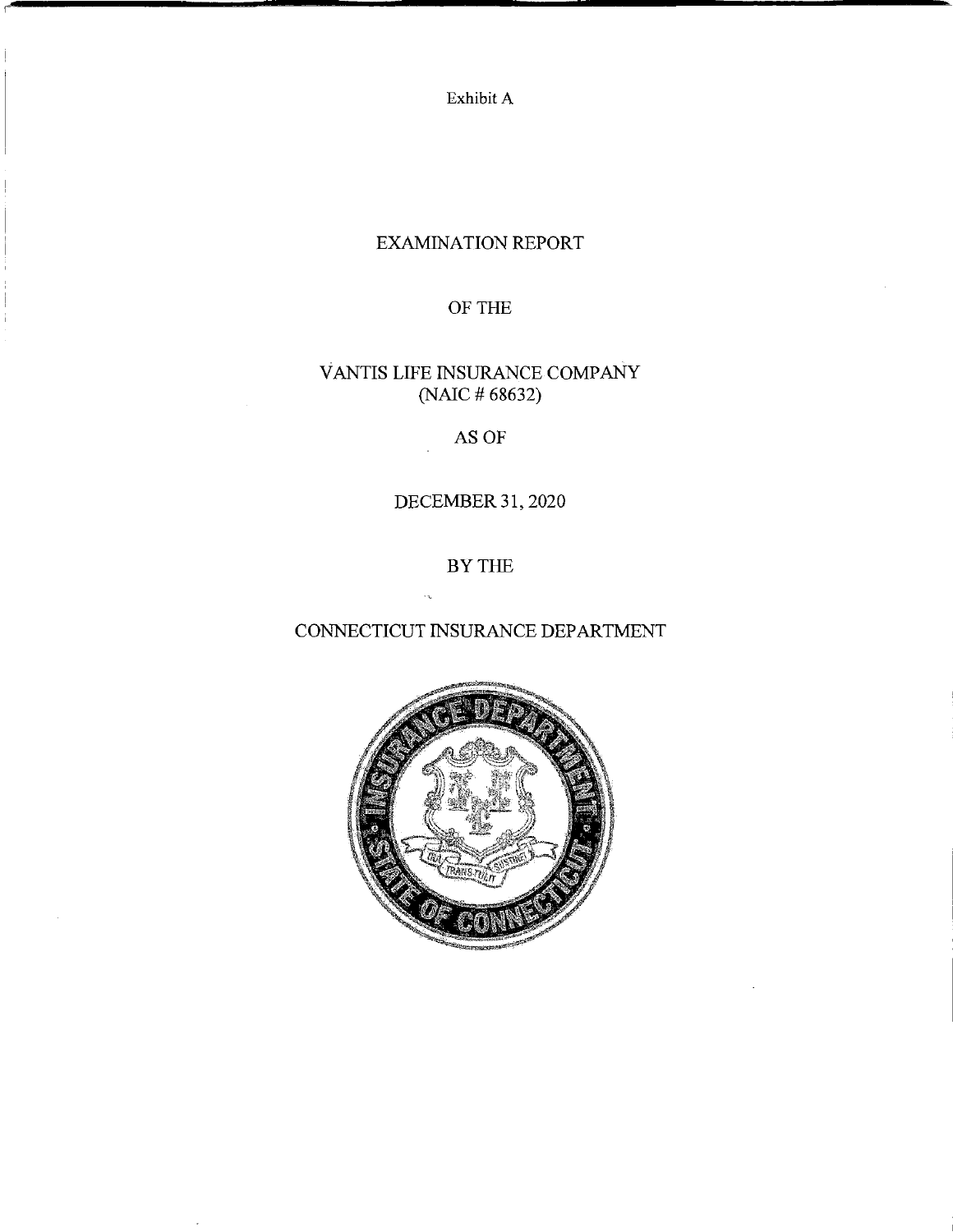## TABLE OF CONTENTS

| Salutation                                                                                                                                                | <u>Page</u>          |
|-----------------------------------------------------------------------------------------------------------------------------------------------------------|----------------------|
| Scope of Examination                                                                                                                                      | 2                    |
| History                                                                                                                                                   | 3                    |
| Organizational Chart                                                                                                                                      | 4                    |
| Management and Control                                                                                                                                    | 4                    |
| <b>Related Party Agreements</b>                                                                                                                           | 6                    |
| Insurance Coverage                                                                                                                                        | 7                    |
| Territory and Plan of Operation                                                                                                                           | 7                    |
| Reinsurance                                                                                                                                               | 7                    |
| <b>Information Technology Controls</b>                                                                                                                    | 8                    |
| <b>Accounts and Records</b>                                                                                                                               | 8                    |
| <b>Financial Statements</b><br>Assets<br>Liabilities, Surplus and Other Funds<br>Summary of Operations                                                    | 9<br>9<br>10<br>11   |
| Aggregate Reserve for Life Contracts<br>Aggregate Reserve for Accident and Health Contracts<br>Liability for Deposit-Type Funds<br>Contract Claims (Life) | 12<br>12<br>12<br>12 |
| Common Capital Stock                                                                                                                                      | 13                   |
| Gross Paid-in and Contributed Surplus                                                                                                                     | 13                   |
| Unassigned Funds (Surplus)                                                                                                                                | 13                   |
| <b>Subsequent Events</b>                                                                                                                                  | 14                   |
| Conclusion                                                                                                                                                | 14                   |
| Signature                                                                                                                                                 | 15                   |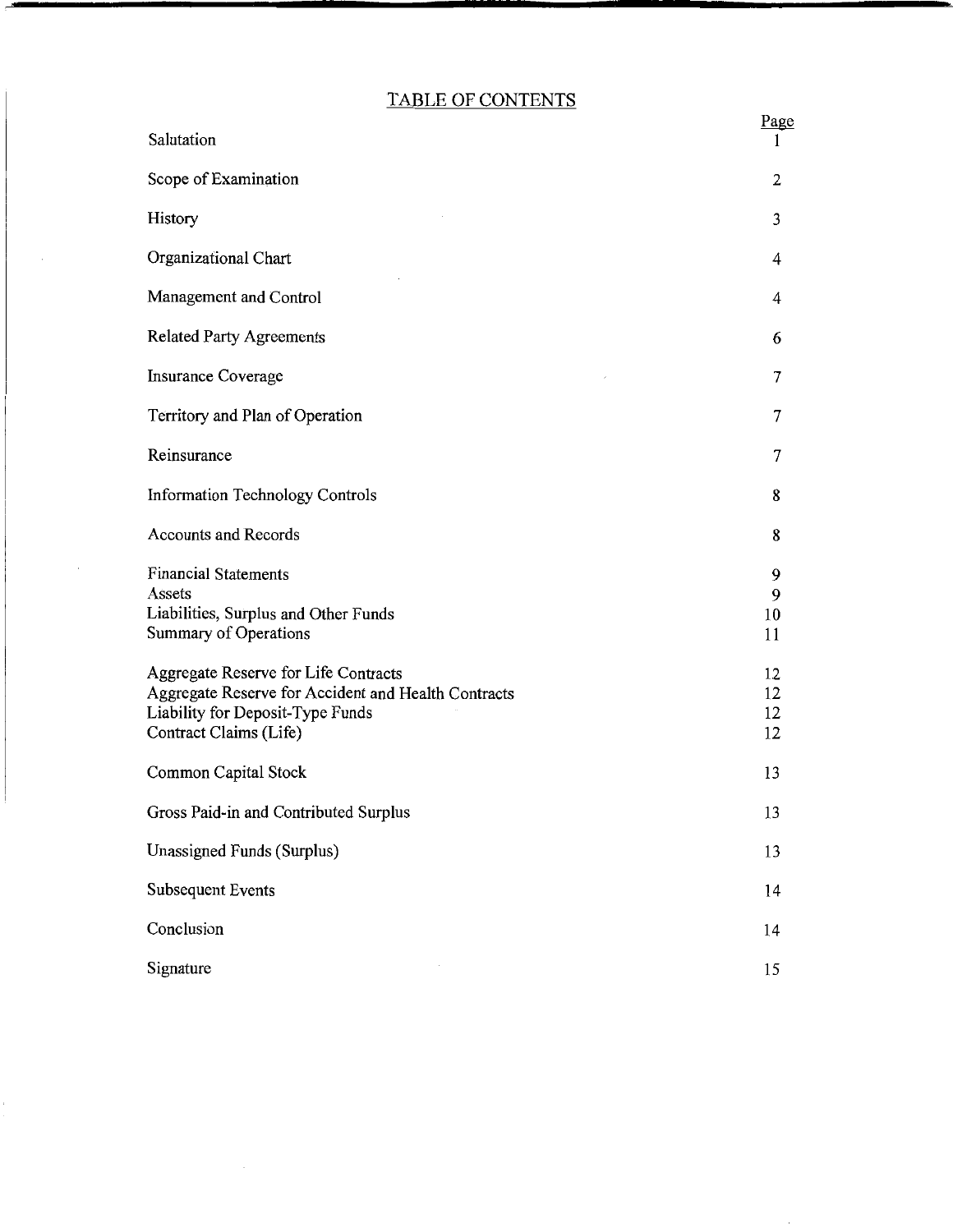March 1, 2022

The Honorable Andrew N. Mais Insurance Commissioner State of Connecticut Insurance Department 153 Market Street Hartford, CT 06103

Dear Commissioner Mais:

In compliance with your instructions and pursuant to the requirements of Section 38a-14 of the Connecticut General Statutes (CGS), the undersigned has conducted a financial examination ofthe condition and affairs of the

#### **VANTIS LIFE INSURANCE COMPANY**

(hereinafter referred to as the Company or Yantis), a capital stock corporation incorporated under the laws of the State of Connecticut and having its statutory home office located at 200 Day Hill Road, Windsor, CT. The report of such examination is submitted herewith.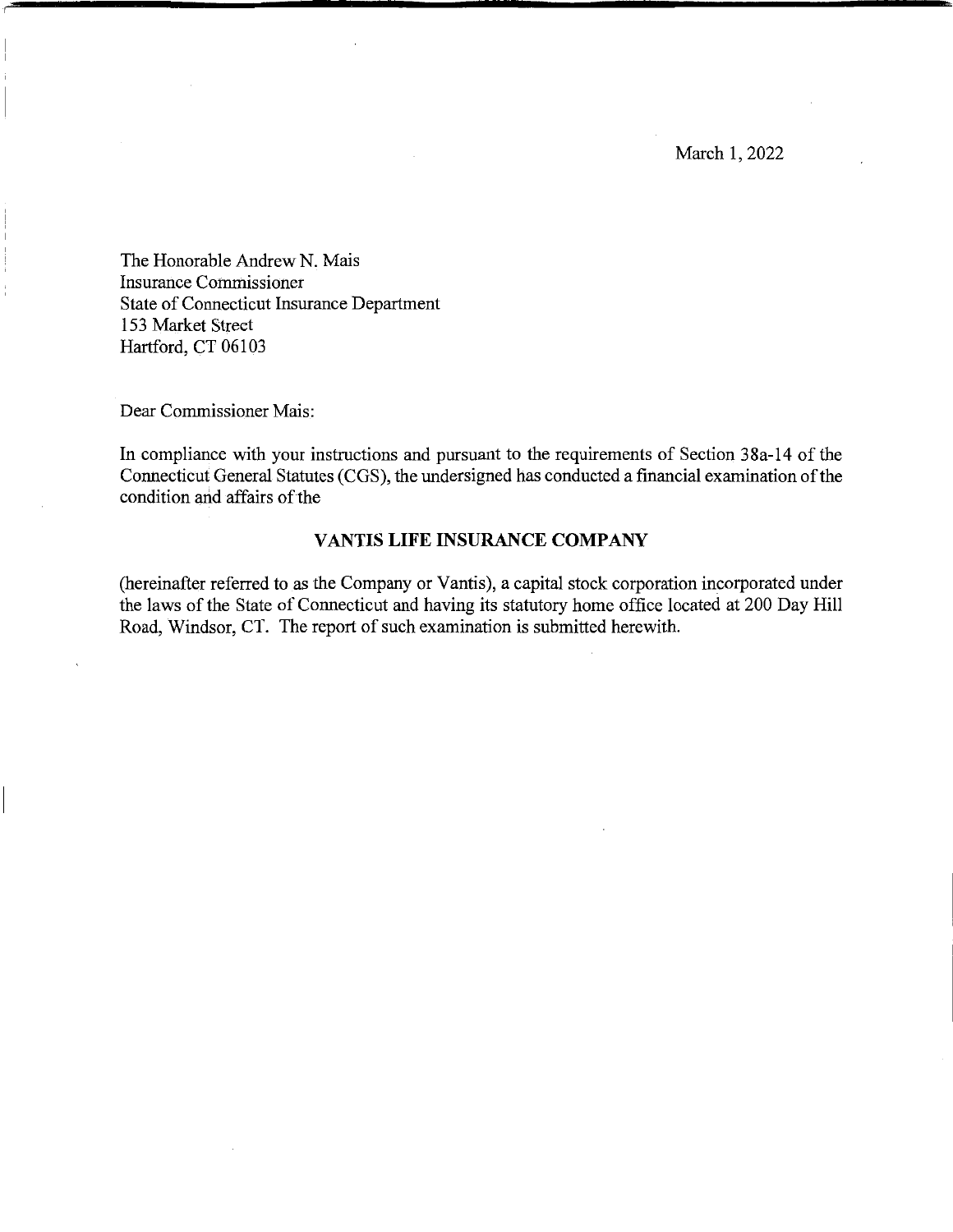#### SCOPE OF EXAMINATION

The previous examination of the Company was conducted as of December 31, 2018. The current examination, which covers the subsequent two-year period, through December 31, 2020, was conducted virtually by the Connecticut Insurance Department (Department), in accordance with the procedures outlined in the National Association of Insurance Commissioners (NAIC) Financial Examiners Handbook (the Handbook).

The State of Pennsylvania Department of Insurance (PADOI) also concurrently conducted a financial examination of the Company's parent, Penn Mutual Life Insurance Company (Penn Mutual). The New York State Department of Financial Services and the Delaware Department of Insurance also participated in the coordinated examination of their respective domiciled companies.

As a part of the examination planning procedures, the Department reviewed the following documentation submitted by the Company:

- The 2019 and 2020 statutory-basis audit reports by Pricewaterhouse Coopers, LLP (PwC), the Company's independent certified public accountants;
- Management's Discussion and Analysis for 2019 and 2020;
- The 2019 and 2020 Annual Statements filed with the Department;
- Documentation supporting internal control processes and/or testing in 2020, or earlier if applicable ahd available; and
- Minutes of the Board of Directors (Board), Committees to the Board, custodial agreements, and other documents related to significant transactions that require prior approval or requests for deviations from the NAIC Accounting Practices and Procedures Manual.; and
- A review of the statutory audit opinions, which indicated no material concerns, with respect to financial condition or regulatory compliance issues.

A comprehensive review was made of the pre-examination memorandum and other documents provided by or submitted to the Financial Analysis Unit of the Division. Examination Jumpstart and other financial reports obtained from the NAIC database were also reviewed.

Work papers prepared by PwC, as of December 31, 2020, in connection with their annual statutory audits, were reviewed and relied upon to the extent deemed appropriate.

We conducted our examination in accordance with the Handbook. The Handbook requires that we plan and perform the examination to evaluate the financial condition, assess corporate governance, identify current and prospective risks of the Company and evaluate system controls and procedures used to mitigate those risks. An examination also includes identifying and evaluating significant risks that could cause an insurers surplus to be materially misstated both currently and prospectively.

All accounts and activities of the Company were considered in accordance with the risk-focused examination process. This may include assessing significant estimates made by management and evaluating management's compliance with Statutory Accounting Principles. The examination does not attest to the fair presentation of the financial statements included herein. If, during the course of the examination an adjustment is identified, the impact of such adjustment will be documented separately following the Company's financial statements.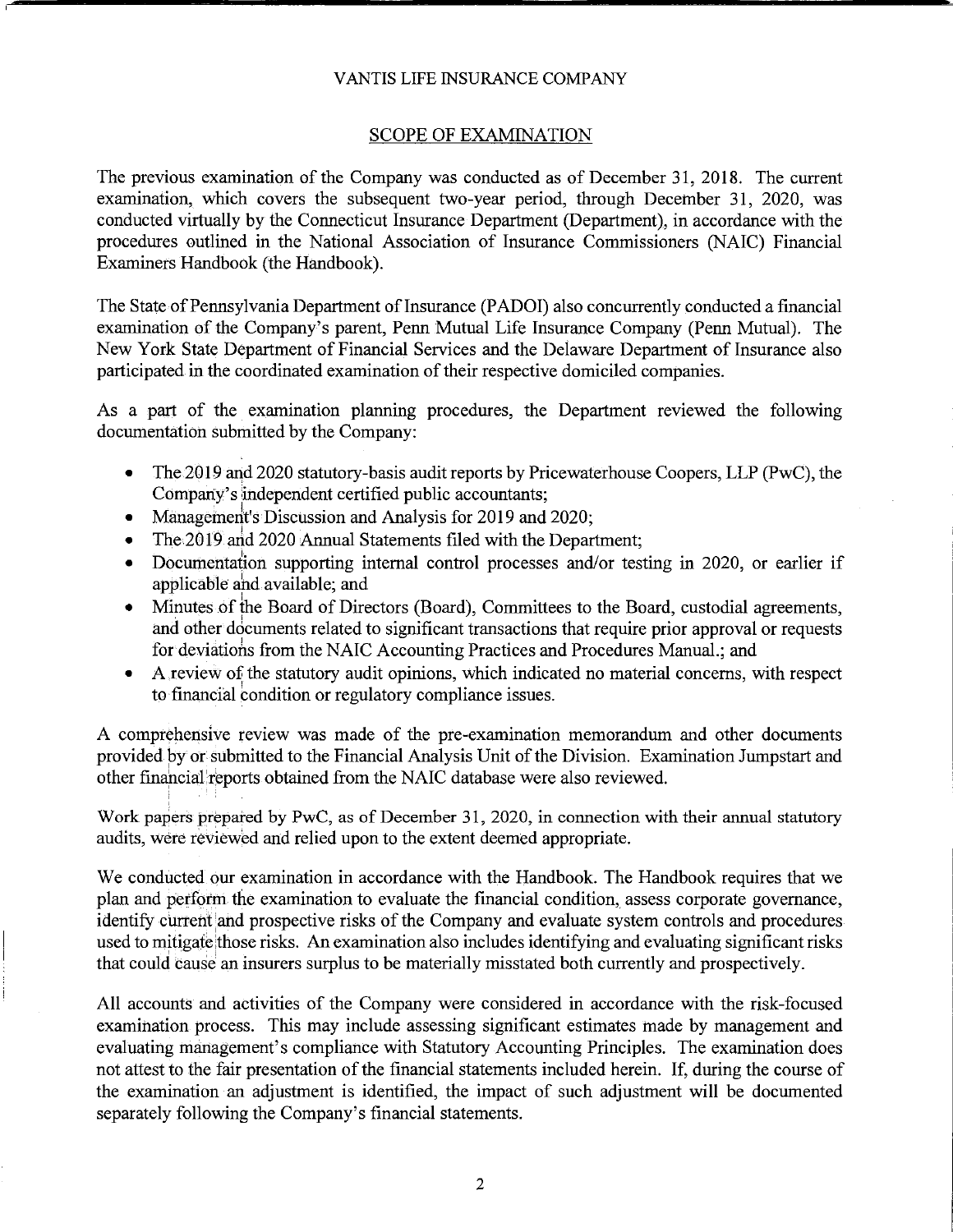This examination report includes significant findings of fact, and general information about the insurer and its financial condition. There may be other items identified during the examination that, due to their nature (e.g., subjective conclusions, proprietary information, etc.), are not included within the examination report but separately communicated to other regulators and/or the Company.

Failure of items in the report to add to totals or for totals to agree with captioned amounts is due to rounding.

#### **HISTORY**

The 1963 session ofthe Connecticut General Assembly passed two acts concerning savings bank life insurance. These acts created the formerly named Savings Bank Life Insurance Company (SBLI) and authorized it to assume all functions and assets of the former Savings Bank Life Insurance Fund of Connecticut which was a division within the Department since 1942. SBLI was issued a license by the Commissioner of the Department on December 21, 1963, and commenced operations on January 1, 1964.

Effective May 8, 2002, the Department approved the Company's amendment to its certificate of incorporation changing its name from SBLI to Vantis.

In 2007, the Company established a wholly-owned subsidiary, Yantis Life Insurance Company of New York (VLNY), which was formally capitalized by the Company in 2009 with a capital infusion of \$6.4 million.

Effective December 31, 2016, Penn Mutual acquired control of the Company and its wholly-owned subsidiaries for \$74.3 million in cash. The acquisition was accomplished by merger of a whollyowned subsidiary of Penn Mutual, with and into the Company, with the Company being the surviving entity.

On January 29, 2020, the Department approved the Company's request for an extraordinary dividend of 100% of the shares of the common stock of VLNY, its wholly-owned subsidiary, to its Parent. The extraordinary dividend was transacted on March 2, 2020 at a value of \$19.4 million.

In April 2020, VLNY's name was changed to The Penn Insurance and Annuity Company of New York (PIANY).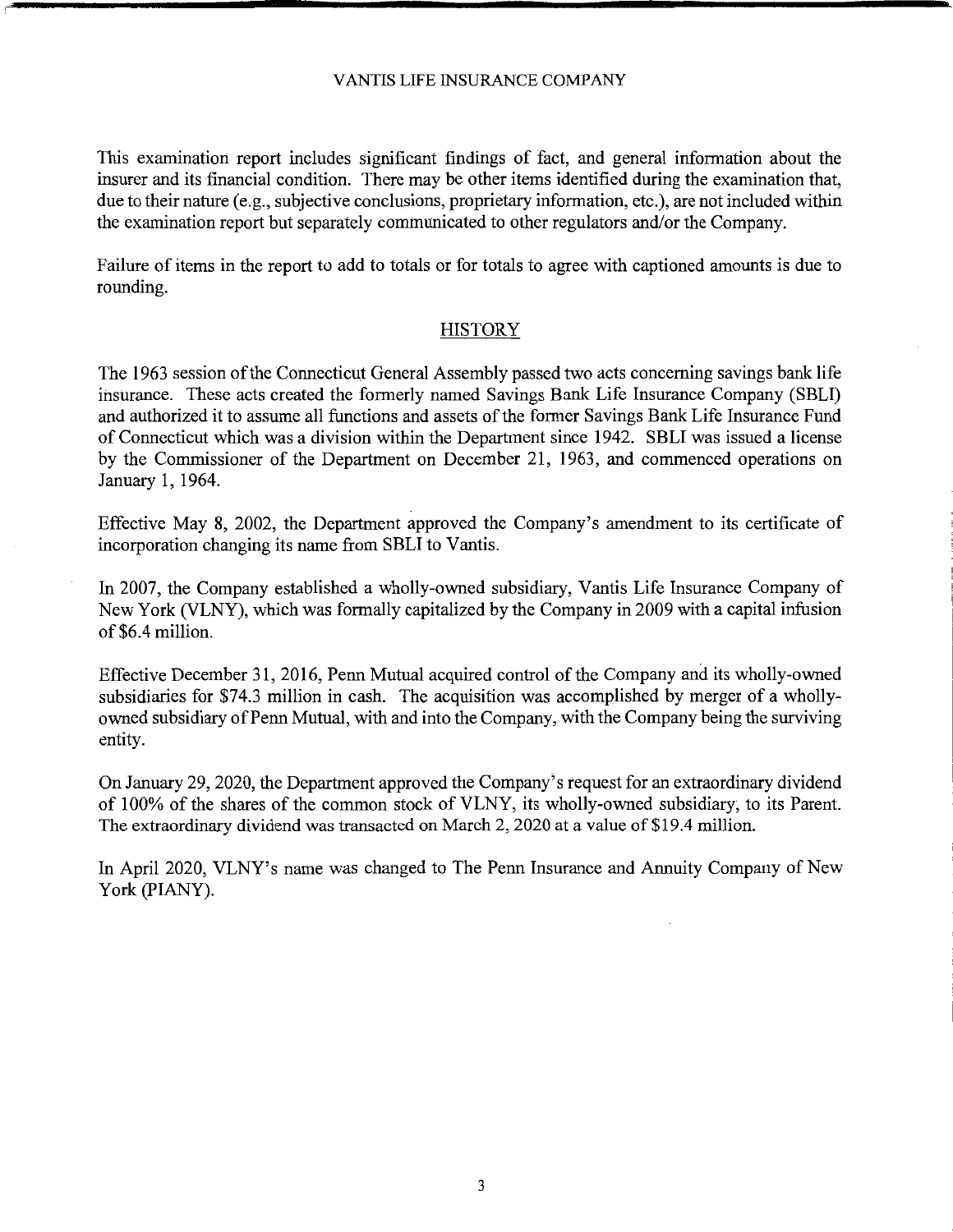#### ORGANIZATION CHART



The Company is 100% owned by Penn Mutual and is part of a holding company structure. Penn Mutual is owned by its policyholders. Penn Mutual and the Company are not publicly traded companies.

#### MANAGEMENT AND CONTROL

The Company is a member of an insurance holding company system as defined in Sections 38a-138. l to [38a-138.lb](https://38a-138.lb) of the Connecticut Insurance Regulations and Section 38a-135 of the CGS.

The By-laws require the principal place of business and home office of the Company to be located within the State of Connecticut. The annual meeting of the shareholders of the Company shall be held each year at such date, time and place as may be designated by the Board from time to time. At such annual meeting, the shareholders shall elect Directors in accordance with the provisions of the Certificate of Incorporation and the By-laws, and any other proper business that may be transacted at the annual meeting. Annual meetings may be called by the Board or by an officer instructed by the Board to call the meeting.

Special meetings of the shareholders may be called by the Board, a designated committee of the Board, the Chief Executive Officer (CEO), or by the President, and shall be called by the President at the request of the holders of not less than ten percent of all of the votes entitled to be cast on issues proposed to be considered at the proposed special meeting delivered to the Secretary.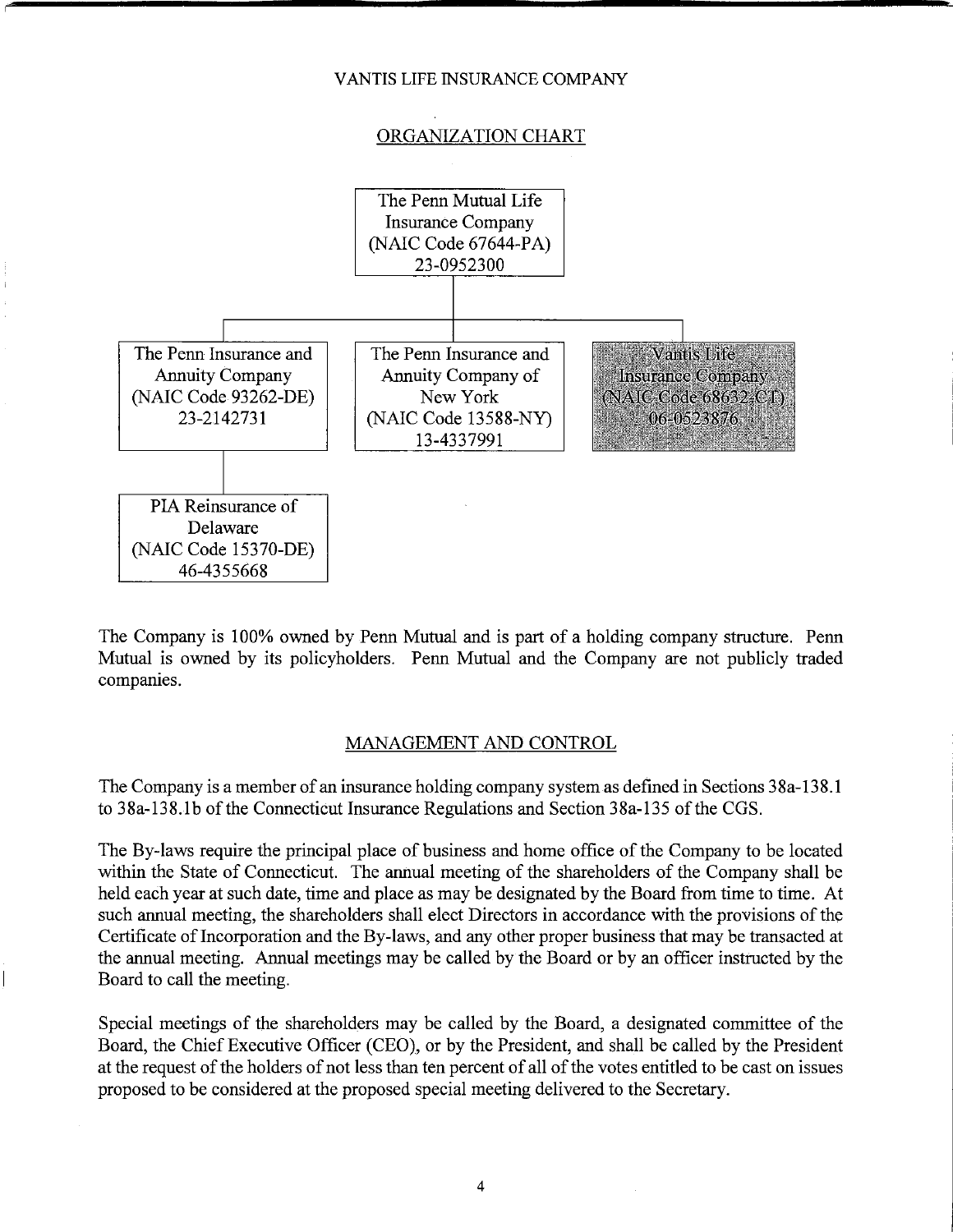A majority of the votes entitled to be cast on a matter constitutes a quorum for action on that matter. Unless the Connecticut Business Corporation Act or the Certificate of Incorporation require a greater number of affirmative votes, actions to be voted upon by the shareholders at a meeting at which quorum is present shall be approved if the votes cast by shareholders entitled to vote on such action exceed the votes cast in opposition to such action.

The business, property and affairs of the Company shall be managed by or under the direction of its Board, which may exercise all such authority and powers of the Company and do all such lawful acts and things as are not by statute or the Certificate or by the By-laws directed or required to be exercised or done by shareholders. The Board shall consist of not less than five and not more than nine Directors, and the number of directorships at any time within such minimum and maximum range shall be the number fixed by vote of the shareholders or Directors or, in the absence thereof, shall be the number of directorships as of immediately following the preceding annual meeting of shareholders.

Regular meetings of the Board shall be held at such place and on such day and hour at such periodic intervals as the Board may from time to time designate. Special meetings of the Board shall be held at the call of the President, the Secretary, or not less than one-third of the Directors then in office, provided that at least two days' notice of that date, time and place is provided to each Director. A quorum shall consist of the majority of the Directors at the time in office, but not less than one-third of the number of directorships fixed at such time.

The Board shall have a standing Audit Committee, and may from time to time establish such other committees as it determines to be desirable for the conduct of the Company's affairs. Each committee, to the extent provided by the Board, shall have and may exercise all of the powers and authority of the Board, with certain exceptions stipulated in the By-laws.

Members of the Board serving the Company at December 31, 2020, were as follows:

| Director             | Title and Principal Business Affiliation                               |
|----------------------|------------------------------------------------------------------------|
| Eileen C. McDonnell  | Chairman & CEO, Penn Mutual                                            |
| David M. O'Malley    | President & Chief Operating Officer, Penn Mutual                       |
| Thomas H. Harris     | Executive Vice President (EVP) & Chief Distribution Officer,           |
|                      | Penn Mutual                                                            |
| David M. Raszeja     | Senior Vice President (SVP, Chief Financial Officer (CFO) & Treasurer, |
|                      | Penn Mutual                                                            |
| Victoria M. Robinson | SVP & Chief Ethics and Compliance Officer, Penn Mutual                 |
| Scott E. Smith       | President, Chief Operating Officer (COO) & Corporate Secretary, Vantis |

#### Audit Committee:

The Company maintained an Audit Committee through March 30, 2018. Effective March 30, 2018, Penn Mutual designated the Audit Committee of the Penn Mutual Board to serve as audit committee for Yantis.

The audit charter delineates the responsibilities of the Audit Committee. The Audit Committee of Penn Mutual is responsible for the recommendation of the approval of the annual election of the Company's external auditing firm to the Board.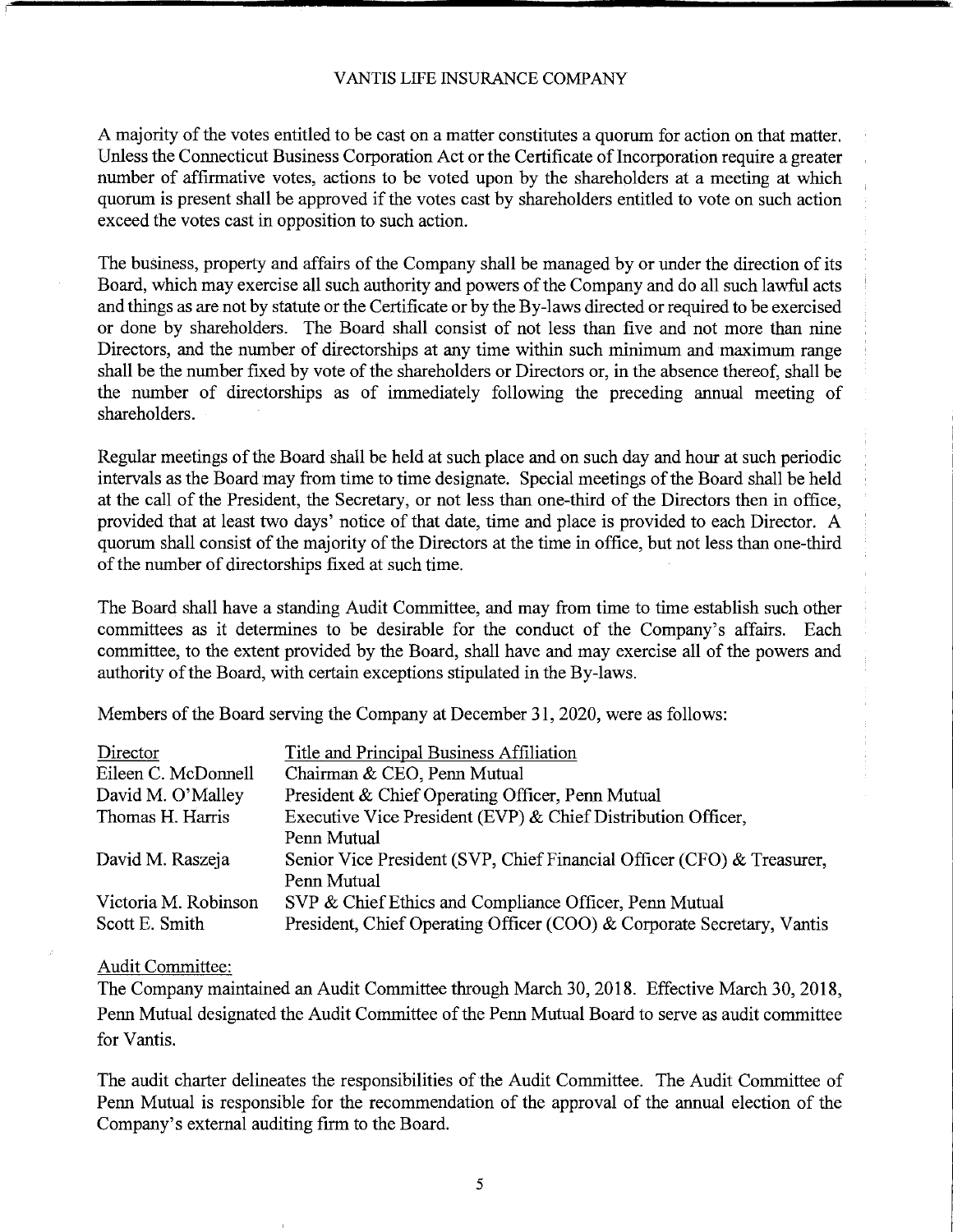#### Company Officers Officers serving the Company at December 31, 2020, were as follows:

Officer Title Eileen C. McDonnell Chairman & CEO

Scott E. Smith President, COO & Corporate Secretary Gail E. Lataille SVP, Treasurer & CFO Bruce A. Friedland SVP, Chief Actuary & Chief Product Officer

#### RELATED PARTY AGREEMENTS

The Company is a party to several related party transaction agreements. The material agreements are as follows:

#### Rental Agreement:

The Company maintains a rental agreement for PIANY's office space in Brewster, NY.

#### Tax Allocation Agreement:

The Company had maintained an intercompany tax allocation agreement between Vantis and PIANY, however that agreement was terminated on the date that PIANY became a wholly-owned subsidiary of Penn Mutual. Currently, the companies no longer file a consolidated federal tax return, and instead compile and file tax returns on a separate stand-alone basis.

#### Administration Services Agreement:

- The Company maintains an intercompany management services agreement between V antis and PIANY.
- Effective January 1, 2019, the Company entered into an Administrative Services and Support Agreement with Penn Mutual to receive services that include completion of audits, tax and legal services, in addition to corporate governance and oversight.

#### Investment Management Agreement:

The Company maintains an Investment Management Agreement with Penn Mutual Asset Management (PMAM) for the investment management of the Company's investment assets and to provide other related investment management and administrative services. PMAM is a whollyowned subsidiary of Penn Mutual.

#### Benefit Plan Sharing Expense Agreement:

In 2020, the Company entered into a Benefit Plan Expense Sharing Agreement with Penn Mutual, whereby the frozen defined benefit pension plan of Vantis was merged into the Penn Mutual Retirement Plan. Expenses associated with the Vantis plan are allocated to Vantis on the basis of its proportion of liability to the plan.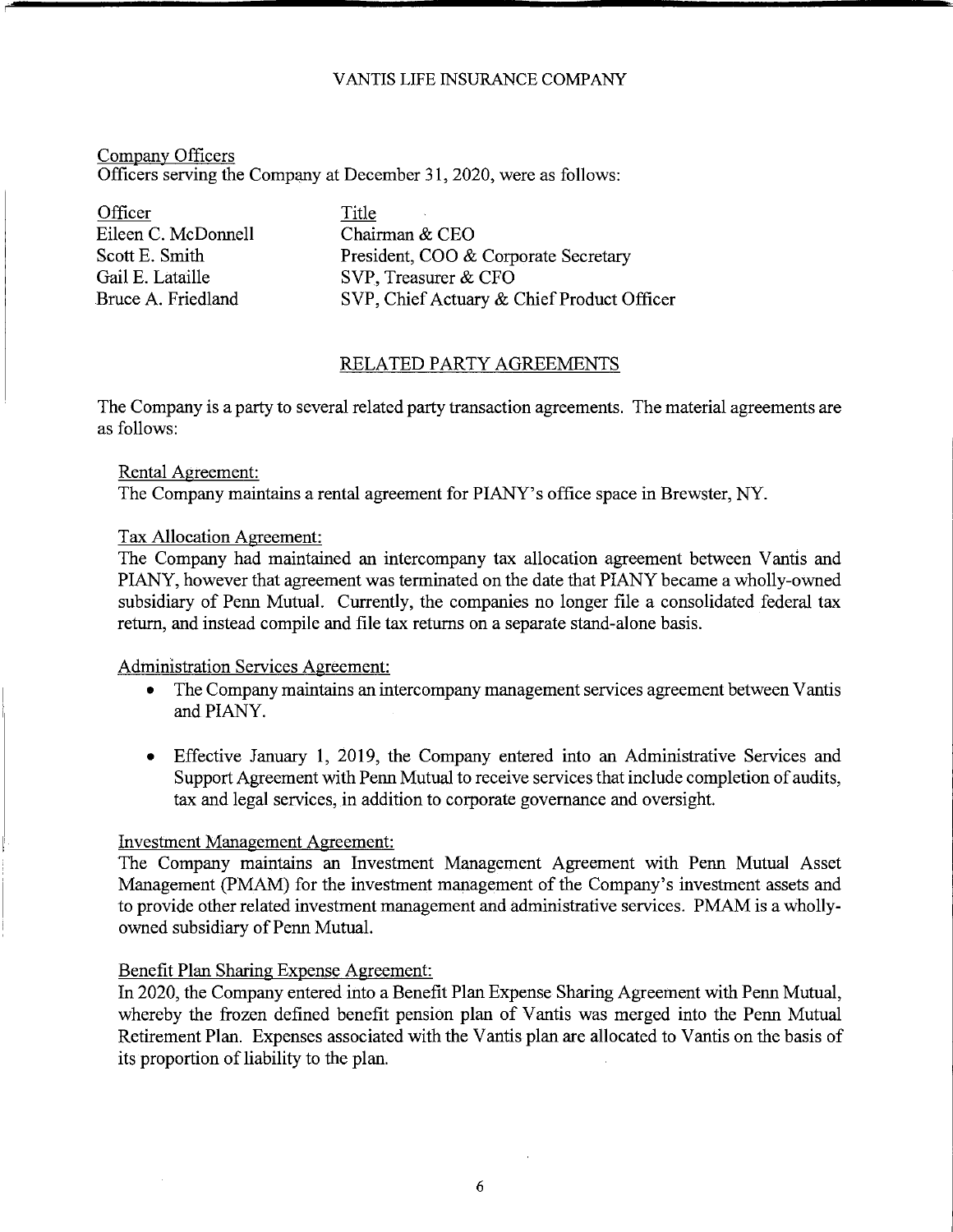#### INSURANCE COVERAGE

The Company is insured by Lloyd's of London, through its parent company, Penn Mutual, under an insurance company bond with extended coverages declarations with a single loss limit of insurance of \$15 million and a single loss deductible amount of \$500,000. The aggregate limit of liability of insurance of covered items is \$30 million, and excess limits of\$10 million single loss and \$20 million aggregate limit.

The Company is also insured by Federal Insurance Company, a Chubb Group Insurance Company, with an aggregate limit of liability of \$20 million in excess of \$30 million. The single loss limit of liability coverage provides \$10 million in excess of \$15 million with deductible amounts of \$500,000 and \$1.5 million.

The aggregate limit of liability provides coverage which exceeds the suggested minimum limits of insurance pursuant to the Handbook.

#### TERRITORY AND PLAN OF OPERATION

The Company is licensed and writes in all fifty states and the District of Columbia, with the exception of New York. The majority of the Company's direct written insurance premiums consists of individual life insurance coverage. The Company launched its direct to consumer website platform in January 2019, which provides consumers the ability to transact an entire life insurance application electronically. The platform provides the consumer access to its customer experience team and its direct sales department.

The Company's Certificate of Incorporation states that the Company's business shall be authorized to write life insurance, annuities, accident insurance, health insurance and any other business or type of business which any other corporation now or hereafter chartered by Connecticut may now or hereafter lawfully do, and the Corporation is specifically empowered to accept and to cede reinsurance of any such risks or hazards.

#### **REINSURANCE**

#### Reinsurance Assumed

The Company assumed a small amount of premium from Monarch Life Insurance, which consisted of group life insurance in 2019 and prior years.

#### Reinsurance Ceded

- The majority of the Company's direct written insurance premiums consists of individual life insurance coverage, which is primarily ceded, both on a YRT and a coinsurance basis, to Swiss RE Life & Health America, Inc. and SCOR Global Life USA Reinsurance Company (SCOR). The Company cedes all of its accidental death  $&$  dismemberment coverage to SCOR.
- The Company's fixed annuity block of business is fully ceded to Commonwealth Annuity and Life Insurance Company.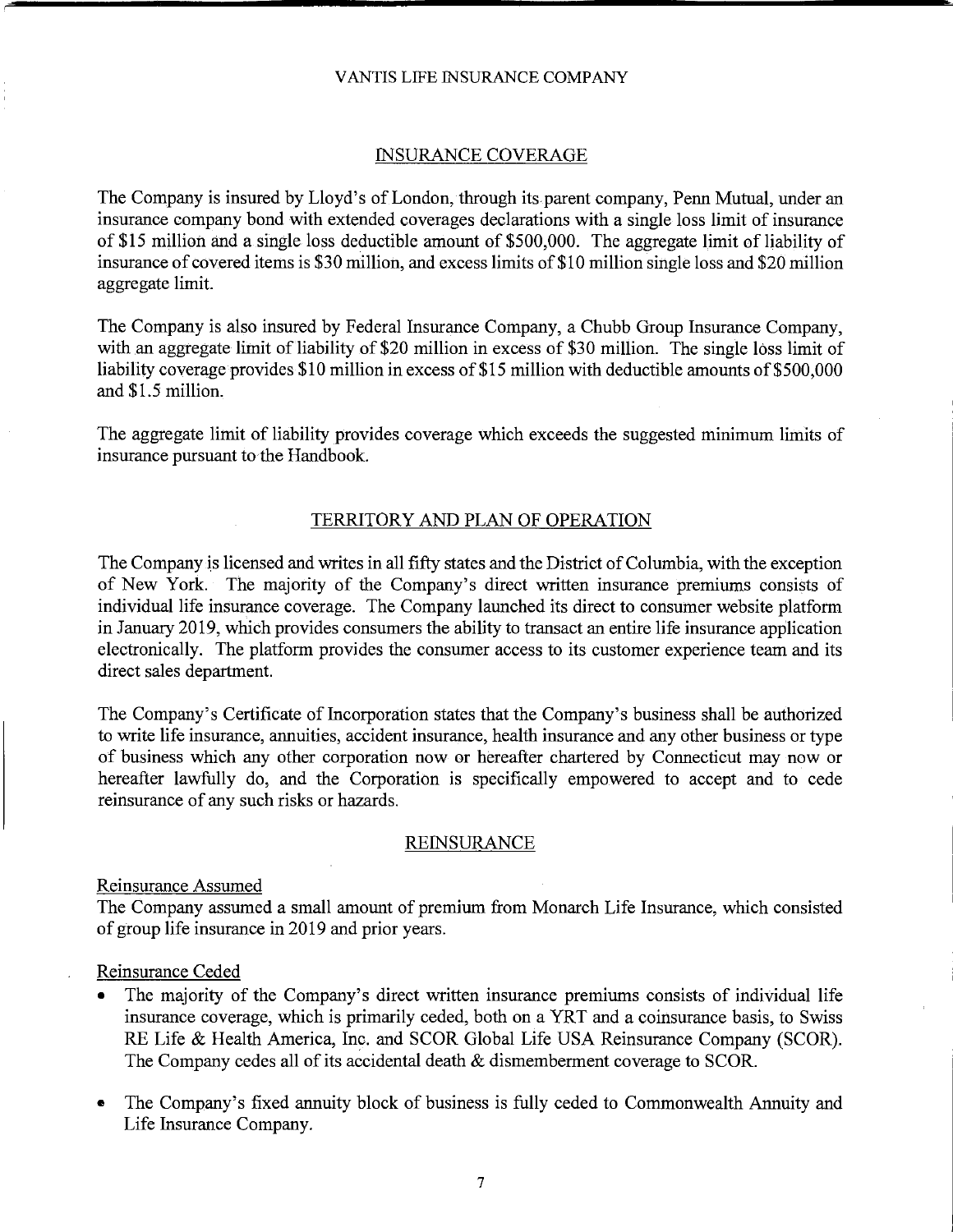#### INFORMATION TECHNOLOGY CONTROLS

Baker Tilly Virchow Krause, LLP (Baker Tilly) was engaged by the PADOI to perform a risk-based assessment and review of IT General Controls (ITGC's) in accordance with NAIC requirements as outlined in the Handbook. The guidance and direction used to perform the review of the ITGC's was derived from Exhibit C Part One - Information Technology Planning Questionnaire (ITPQ) and Exhibit C - Part Two - Information Technology Work Program (collectively Exhibit C). The Company's responses to the ITPQ were evaluated, and certain controls within the IT environment were tested to assess whether the selected controls were designed effectively and were functioning properly.

The evaluation of IT controls focused on the following areas: management and organizational governance; data processing infrastructure; program change controls; system development controls; logical and physical security; and business continuity plans.

Based upon the risk-based assessment and review, the IT general controls were determined to be effective.

#### ACCOUNTS AND RECORDS

The Company reports all financial accounting transactions in the Genelco Ledger Plus (GLP) system, the official book of record for the Company's financial accounting operations.

Financial reporting is handled by IBM. The Company uses the GLP system on the AS/400 midrange computer to produce its monthly trial balance and general ledger. The Company uses SOVOS Statutory Reporting software to produce its statutory statements.

General ledger account balances were reconciled and traced to appropriate asset, liability, and income statement lines on the Annual Statement for 2019 and 2020.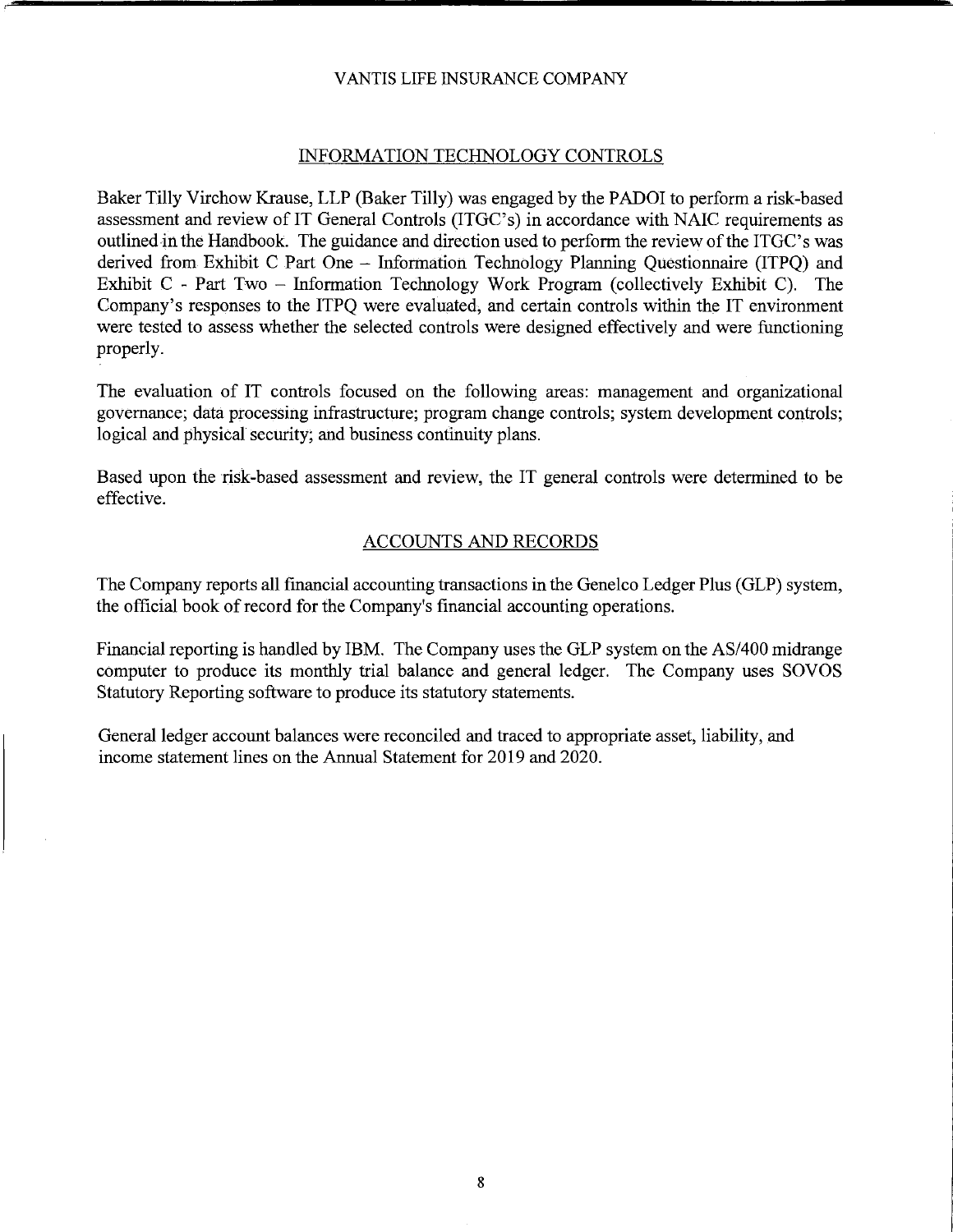## FINANCIAL STATEMENTS

The following statements represent the Company's financial position, as filed by the Company, as of December 31, 2020. No adjustments were made to surplus as a result of the examination.

## ASSETS

|                                                | Assets        | Nonadmitted | Net           |
|------------------------------------------------|---------------|-------------|---------------|
|                                                |               | Assets      | Admitted      |
|                                                |               |             | Assets        |
| <b>Bonds</b>                                   | \$445,835,970 |             | \$445,835,970 |
| Preferred stocks                               | 5,072,500     |             | 5,072,500     |
| Common stocks                                  | 1,455,166     |             | 1,455,166     |
| Mortgage loans on real estate                  |               |             |               |
| <b>First liens</b>                             | 5,976         |             | 5,976         |
| Real estate                                    |               |             |               |
| Properties occupied by the company             | 5,406,876     |             | 5,406,876     |
| Cash, cash equivalents and short-term          |               |             |               |
| investments                                    | 6,995,786     |             | 6,995,786     |
| Contract loans                                 | 6,910,750     |             | 6,910,750     |
| Other invested assets (Schedule BA)            | 5,000,000     |             | 5,000,000     |
| Receivable for securities                      | 110,000       |             | 110,000       |
| Investment income due and accrued              | 5,112,605     |             | 5,112,605     |
| Premiums and considerations:                   |               |             |               |
| Uncollected premium and agents'                |               |             |               |
| balances in the course of collection           | 724,117       | \$30,461    | 693,656       |
| Deferred premiums, agents' balances and        |               |             |               |
| installments booked but deferred and           |               |             |               |
| not yet due                                    | 7,907,194     |             | 7,907,194     |
| Reinsurance:                                   |               |             |               |
| Amounts recoverable from reinsurers            | 6,310,786     |             | 6,310,786     |
| Other amounts receivable under                 |               |             |               |
| reinsurance contracts                          | 73,329        |             | 73,329        |
| Current federal and foreign income tax         |               |             |               |
| recoverable and interest thereon               | 88,902        |             | 88,902        |
| Electronic data processing equipment and       |               |             |               |
| software                                       | 1,566,460     | 1,517,944   | 48,516        |
| Furniture and equipment, including health care |               |             |               |
| delivery assets                                | 146,733       | 146,733     | $\mathbf{0}$  |
| Receivables from parent, subsidiaries and      |               |             |               |
| affiliates                                     | 1,408,279     |             | 1,408,279     |
| Aggregate write-ins for other than invested    |               |             |               |
| assets                                         | 46, 195, 345  | 551,801     | 45,634,544    |
| Total                                          | \$546,326,774 | \$2,246,939 | \$544,079,835 |
|                                                |               |             |               |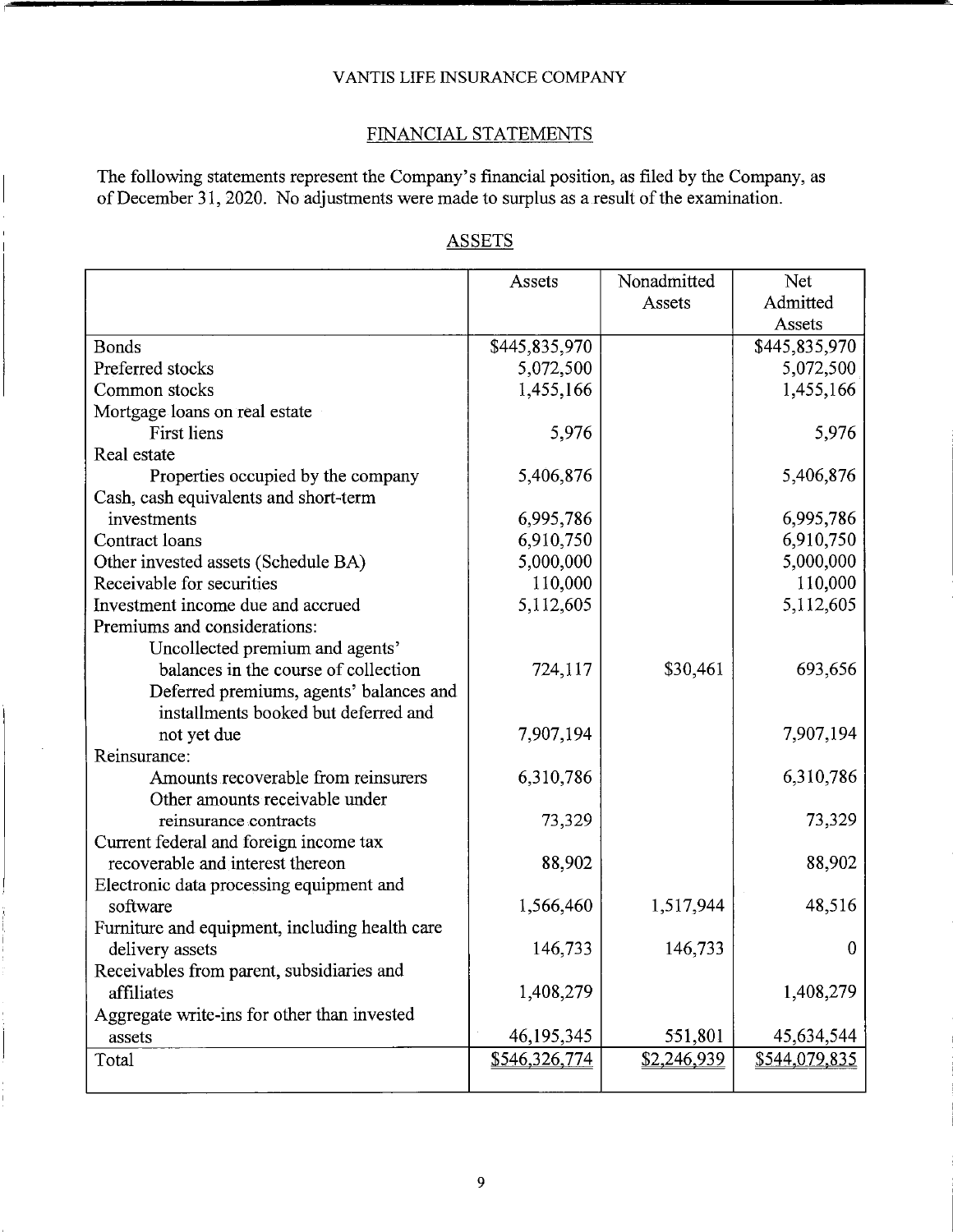## LIABILITIES, SURPLUS AND OTHER FUNDS

 $\hat{\mathbf{r}}$ 

 $\begin{array}{c} \vdots \\ \vdots \\ \vdots \\ \vdots \end{array}$ 

| Aggregate reserve for life contracts                                             | \$437,978,302 |
|----------------------------------------------------------------------------------|---------------|
| Aggregate reserve for accident and health contracts                              | 2,183         |
| Liability for deposit-type contracts                                             | 19,959,324    |
| Contract claims:                                                                 |               |
| Life                                                                             | 1,781,260     |
| Provision for policyholders' dividends and coupons payable in following calendar |               |
| year – estimated amounts:                                                        |               |
| Policyholders' dividends and refunds to members apportioned for payment          | 139,679       |
| Policyholders' dividends and refunds to members not yet apportioned              | 131,200       |
| Premiums and annuity considerations for life and accident and health contracts   |               |
| received in advance                                                              | 128,698       |
| Contract liabilities not included elsewhere:                                     |               |
| Other amounts payable on reinsurance                                             | 1,868,760     |
| <b>Interest Maintenance Reserve</b>                                              | 1,374,022     |
| Commissions to agents due or accrued – life and annuity products                 | 17,118        |
| General expenses due or accrued                                                  | 1,453,236     |
| Taxes, licenses and fees due or accrued, excluding federal income taxes          | 62,921        |
| Amounts withheld or retained by company as agent or trustee                      | 36,298        |
| Remittances and items not allocated                                              | 204,877       |
| Miscellaneous liabilities:                                                       |               |
| Asset valuation reserve                                                          | 4,401,316     |
| Aggregate write-ins for liabilities                                              | 6,155,571     |
| Total liabilities                                                                | 475,694,765   |
| Common capital stock                                                             | 1,000,000     |
| Gross paid in and contributed surplus                                            | 74,910,729    |
| Aggregate write-ins for special surplus funds                                    | 4,638,430     |
| Unassigned funds (surplus)                                                       | (12,164,089)  |
| Surplus                                                                          | 67,385,070    |
| Total capital and surplus                                                        | 68,385,070    |
|                                                                                  |               |
| Total liabilities and surplus                                                    | \$544,079,835 |
|                                                                                  |               |

 $\sim 10^7$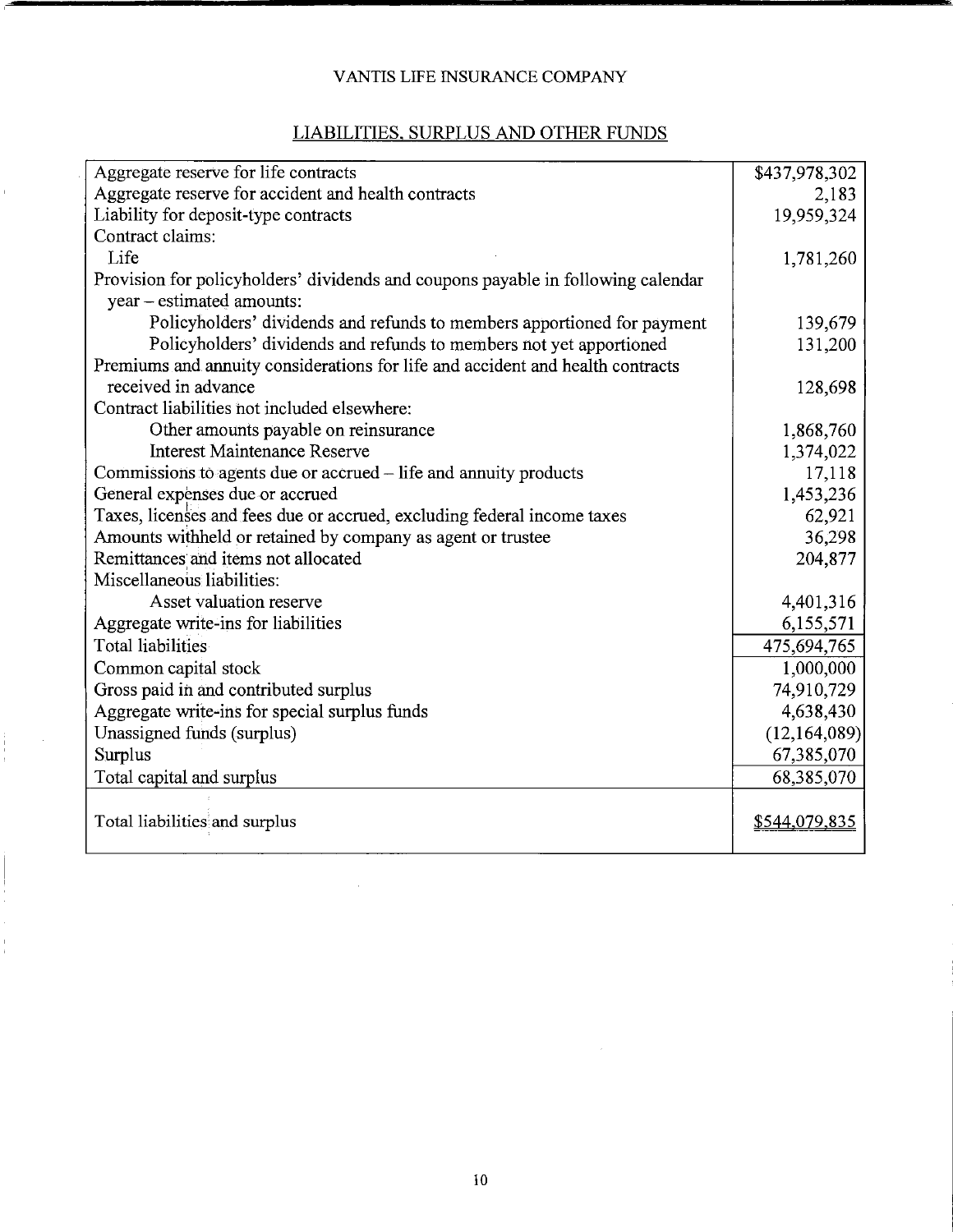## SUMMARY OF OPERATIONS

| Premium and annuity considerations for life and accident and health contracts                                                                                           | \$17,122,918   |
|-------------------------------------------------------------------------------------------------------------------------------------------------------------------------|----------------|
| Net investment income                                                                                                                                                   | 19,974,593     |
| Amortization of Interest Maintenance Reserve                                                                                                                            | 181,493        |
| Commissions and expense allowances on reinsurance ceded                                                                                                                 | 904,500        |
| Miscellaneous income - Aggregate write-ins for miscellaneous income                                                                                                     | 4,978,164      |
| Totals                                                                                                                                                                  | 43,161,668     |
| Death benefits                                                                                                                                                          | 11,134,500     |
| Matured endowments                                                                                                                                                      | 20,000         |
| Annuity benefits                                                                                                                                                        | 4,053,027      |
| Disability benefits and benefits under accident and health contracts                                                                                                    | 71,944         |
| Surrender benefits and withdrawals for life contracts                                                                                                                   | 9,883,604      |
| Interest and adjustments on contract or deposit-type contract funds                                                                                                     | 815,728        |
| Payments on supplementary contracts with life contingencies                                                                                                             | 2.200          |
| Increase in aggregate reserves for life and accident and health contracts                                                                                               | 4,562,995      |
| Totals                                                                                                                                                                  | 30,543,998     |
| Commissions on premiums, annuity consideration and deposit-type contract funds                                                                                          | 1,097,410      |
| General insurance expenses                                                                                                                                              | 11,116,301     |
| Insurance taxes, licenses and fees, excluding federal income taxes                                                                                                      | 1,236,949      |
| Increase in loading on deferred and uncollected premiums                                                                                                                | 488,522        |
| Totals                                                                                                                                                                  | 44,483,180     |
| Net gain from operations before dividends to policyholders and federal income taxes                                                                                     | (1,321,512)    |
| Dividends to policyholders                                                                                                                                              | 272,869        |
|                                                                                                                                                                         | (1, 594, 381)  |
| Net gain from operations after dividends to policyholders and before federal income taxes<br>Federal and foreign income taxes incurred (excluding tax on capital gains) | (52, 183)      |
|                                                                                                                                                                         |                |
| Net gain from operations after dividends to policyholders and federal income taxes and                                                                                  |                |
| before realized capital gains or (losses)                                                                                                                               | (1, 542, 198)  |
| Net realized capital gains (losses)                                                                                                                                     | (28, 674)      |
| Net income                                                                                                                                                              | (\$1,570,872)  |
| CAPITAL AND SURPLUS                                                                                                                                                     |                |
| Capital and surplus, December 31, prior year                                                                                                                            | 91,012,451     |
| Net income                                                                                                                                                              | (1,570,872)    |
| Change in net unrealized capital gains (losses) less capital gains tax                                                                                                  | (4,931)        |
| Change in net deferred income tax                                                                                                                                       | (44, 451)      |
| Change in nonadmitted assets                                                                                                                                            |                |
|                                                                                                                                                                         | 660,279        |
| Change in asset valuation reserve                                                                                                                                       | (1,068,375)    |
| Surplus adjustment:                                                                                                                                                     |                |
| Change in surplus as a result of reinsurance                                                                                                                            | (887, 558)     |
| Dividends to stockholders                                                                                                                                               | (19, 447, 584) |
| Aggregate write-ins for gains and losses in surplus                                                                                                                     | (263, 889)     |
| Net change in capital and surplus for the year                                                                                                                          | (22, 627, 381) |
|                                                                                                                                                                         |                |
| Capital and surplus, December 31, current year                                                                                                                          | \$68,385,070   |
|                                                                                                                                                                         |                |

 $\cdot$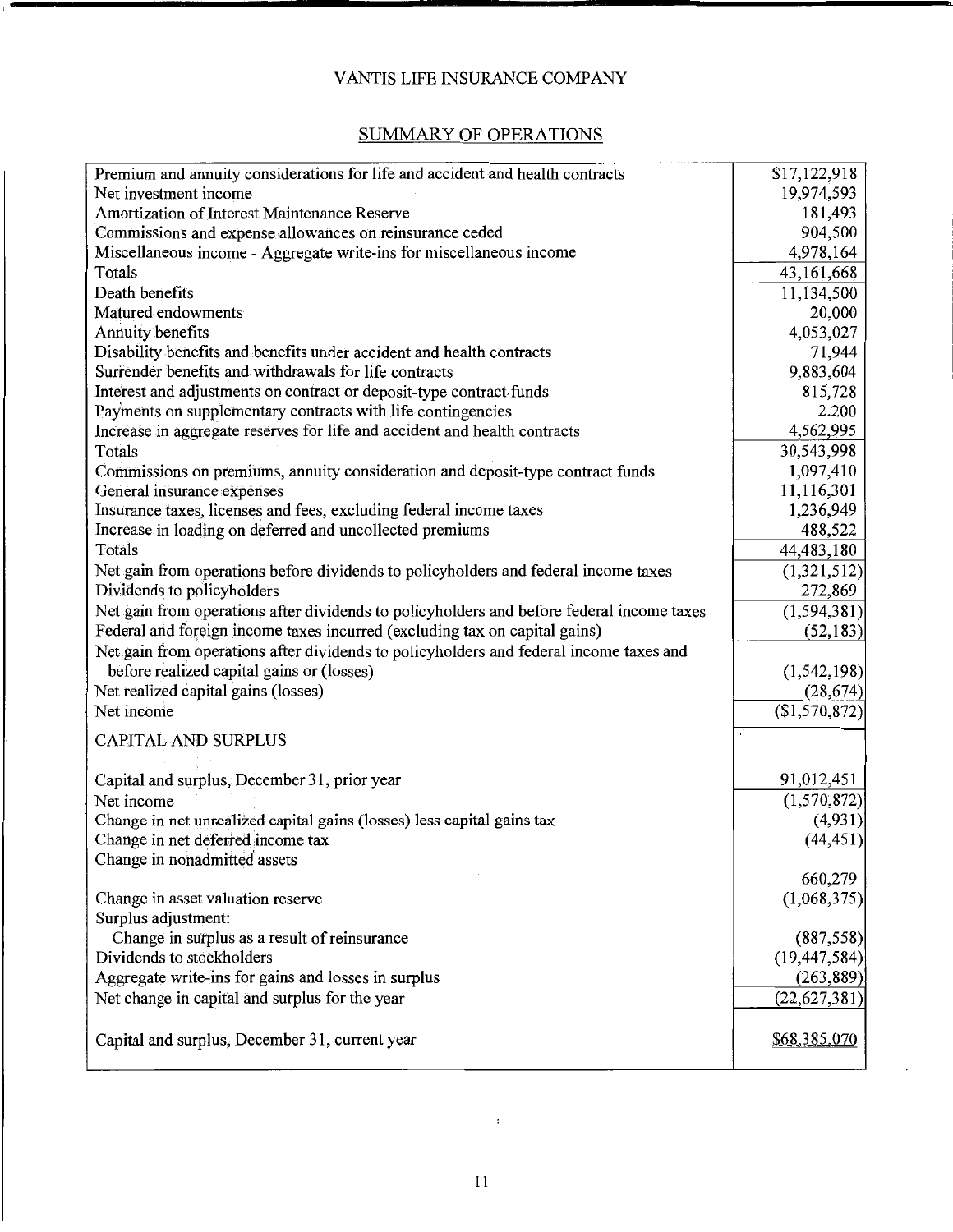## AGGREGATE RESERVE FOR LIFE CONTRACTS \$437,978,302 AGGREGATE RESERVE FOR ACCIDENT AND HEALTH CONTRACTS \$2,183 LIABILITY FOR DEPOSIT-TYPE CONTRACTS \$ 19,959,324 CONTRACT CLAIMS: (LIFE) \$ 1,781,260

The Department conducted an assessment of the Company's reserving, reinsurance, liquidity, underwriting and pricing risks, as of December 31, 2020. Consistent with the risk focused surveillance approach to the examination, the Department relied upon analyses and tests documented by the Company and in the working papers of the Company's independent auditors. Reviews of the Company's primary lines of business were conducted to determine whether the Company's reserves were established in accordance with minimum standards for the valuation of liabilities specified in the Actuarial Guidelines and applicable Actuarial Standards of Practice. In performing the reserve review and analysis, the Department conducted the following:

- Reviewed and analyzed statutory Annual Statements for 2019 and 2020;
- met with Company management to understand the business of the Company, its procedures governing actuarial calculations, its approach to risk management, and its likely areas of financial and business risk;
- reviewed tests performed by the Company's actuaries and its independent auditors, and performed independent supplemental reserve calculations;
- reviewed experience study information compiled and provided by the Company in support of the major assumptions used in the asset to liability analysis; and
- reviewed and analyzed the Company's Statement of Actuarial Opinion and Actuarial Memorandum for the years covered under the examination.

#### Assessment of Reserve Risk

The Department conducted a review to form a conclusion regarding the risk that actual losses or other contractual payments reflected in the corresponding reserves were greater than the carried liabilities. For some products or exposures, this risk includes a consideration that reserves plus future revenue, less expenses, will be insufficient to pay future benefits. The Department conducted a review of internal controls regarding the claim liability and reserving processes. Various tests were performed to verify the appropriateness of the processes and the actual calculations for the policy reserves, claim reserves and the contract claims liabilities. The Department verified 'that the reported reserves and liabilities are consistent with those calculated by the Company's actuaries, and the results of their analysis show that the reported liability is sufficient to cover the expected future claims.

#### Assessment of Reinsurance Arrangements

A review of key reinsurance treaties and other related Company descriptions of its significant assumed and ceded reinsurance agreements was performed and compared to Schedule S of the Company's annual statement. The review also included an evaluation of reinsurance reserve implications. Reinsurance agreements providing significant coverage and material reserve credits were evaluated to ensure compliance with risk transfer requirements.

### Assessment of Liquidity Risk

The Department conducted testing to form a conclusion regarding the ability of the Company to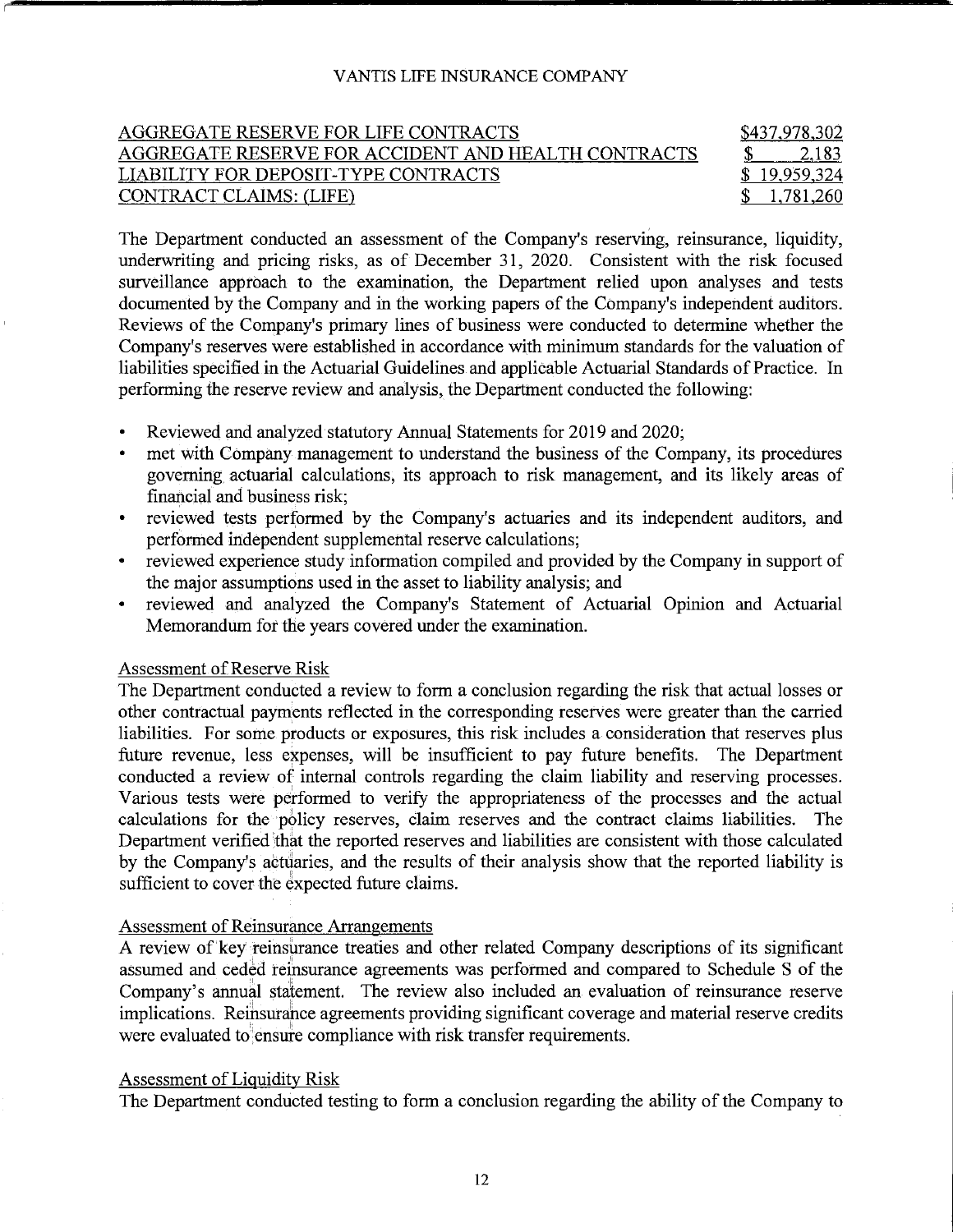meet contractual obligations as they become due because of an inability to liquidate assets or obtain adequate funding without incurring unacceptable losses. This may arise with the occurrence of an event such that the insurer will not have enough cash resources or liquid assets to meet its cash obligations. Based on a review of the Actuarial Memorandum and other analysis of the Company's assets and liabilities, the Department concluded that liquidity risk does not appear to be a major concern for the Company.

#### Assessment of Underwriting and Premium Pricing Risk:

The Department conducted testing to form a conclusion regarding the development and update of underwriting manuals, premium pricing development rationale, credits and other off-sets were adequate, and analysis conducted on claim development supports premium rate changes among products and industries.

#### Conclusion

Based upon the risk focused assessment and review, no material findings were noted which affected the Company's reserving, liquidity, reinsurance, and underwriting and premium pricing risks.

## COMMON CAPITAL STOCK \$1,000,000

As of December 31, 2020, the Company had 100 shares of capital stock issued and outstanding, with a par value of\$10,000. All shares are owned by Penn Mutual.

#### GROSS PAID IN AND CONTRIBUTED SURPLUS \$74,910,729

The balance of this account did not change from the amount reported in 2019. The Company paid no cash dividends to its parent during the examination period.

#### UNASSIGNED FUNDS (SURPLUS) (\$12,164,089)

The balance of this account was \$9,575,734 in 2019. As previously noted, in March 2020, the Company contributed all of the issued and outstanding capital stock of VLNY to Penn Mutual as an extraordinary dividend of \$19.4 million. The extraordinary dividend, and the Company's net loss from operations primarily caused the change in the account balance from 2019 to 2020.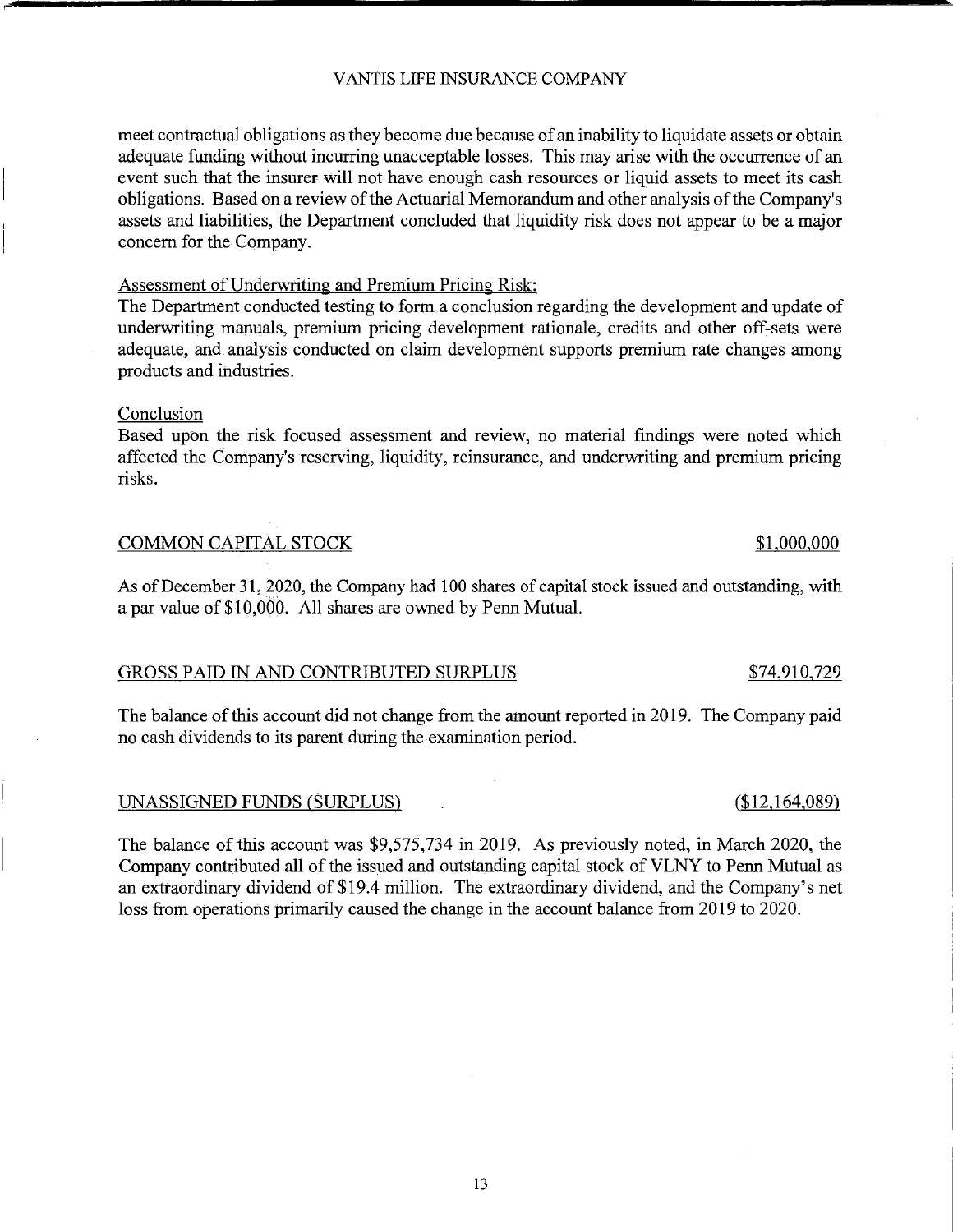#### SUBSEQUENT EVENTS

Subsequent to the filing of the December 31, 2020 Annual Statement, Scott Smith President, COO  $\&$  Corporate Secretary of Vantis, retired. Mr. Smith was replaced by Thomas Harris, EVP  $\&$  Chief Distribution Officer of Penn Mutual.

The COVID-19 pandemic has continued to develop throughout 2020 and 2021, with significant uncertainty remaining regarding the full effect of COVID-19 on the U.S. and global insurance and reinsurance industry. At the time ofreleasing this report, the examination team noted no significant financial impact to the Company as result of COVID-19. The Department has been in communication with the Company regarding the impact of COVID-19 on its business operations and financial position. The Department will continue to closely monitor the impact of the pandemic on the Company and will take necessary action if a solvency concern arises.

#### **CONCLUSION**

The results of this examination disclosed that, as of December 31, 2020, the Company reported admitted assets of \$544,079,835, liabilities of \$475,694,765, and surplus of  $$68,385,070$ . During the period under examination, admitted assets increased \$20,262,545, liabilities increased \$15,528,094, and surplus as regards policyholders increased \$4,734,451.